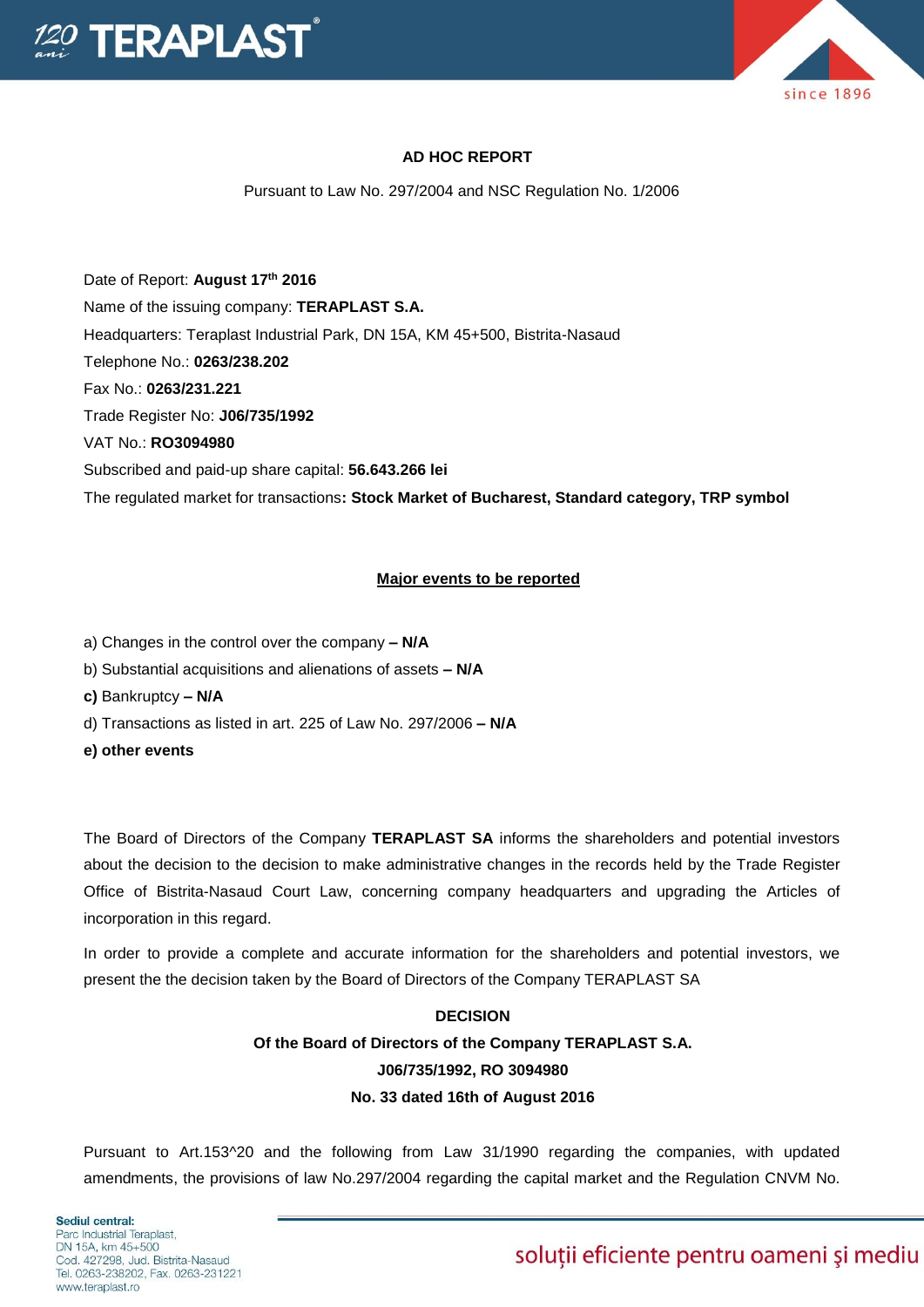## **TERAPLAST**



1/2006 regarding the issuers and the operations with securities, amended by Regulation CNVM No. 31/2006, as well as Art. 18.4 , paragraph (7) from the Articles of Incorporation of **the Company TERAPLAST S.A.,** headquartered in the unincorporated area of Bistrita, Teraplast Industrial Park, DN 15A, km 45+500, postal code 427298, Bistrita-Nasaud County, registered with the Trade Register Office under No.J06/735/1992, with the VAT No. CUI 3094980, during the online meeting from 16.08.2016, which was attended by all members of the Board of Directors

#### **After deliberations, the Board of Directors, with the favorable vote of all its members,**

#### **DECIDES**

- 1. Abolition of work point "Central laboratory and research" located in Sarata, DN 15, km 45 + 500, Sieu-Magherus township, Bistrita-Nasaud County, and erasing it from the records held by theTrade Register Office Bistrita-Nasaud.
- 2. Amendment of Article 3 para. (1) of the contents of Articles of Incorporation of the Company which currently has the following content: "Article 3. Company headquarters (1) The company headquarters is located in, "Teraplast Industrial Park" in the unincorporated area of Bistrita, DN 15, km 45 + 500, Bistrita-Nasaud County, Romania, registered in the Land Registry No. 56488, Cadastral No. 56 488 " , to be read after the amendment as follows: " Article 3. Company headquarters (1) The company headquarters is located in, "Teraplast Industrial Park" in the unincorporated area of Bistrita, DN 15, km 45 + 500, Bistrita-Nasaud County, Romania";
- 3. Amendment of Article 3 paragraph (3) of the contents of Articles of Incorporation of the Company, which currently has the following content: "Article 3 (3) The company TERAPLAST SA has established the following secondary units:
- ♦ Work point, located in Stefanestii de Jos, Sinaia Street, No. 12, Ilfov County;
- ♦ Work point, located in Brasov, Calea Bucuresti Street, No.249/A, Brasov County ;
- ♦ Work point, located in Iasi, Calea Chisinaului Street, No.35, Iasi County ;
- ♦ Work point, located in Galati, DN Galati Tecuci, area of Tirighina Sidex, Galati County ;
- ♦ Work point, located in Deva, Orizontului Street, No. 1, Hunedoara County;
- ♦ Work point, "Hall for manufacturing pipes, profiles, PVC granules and Warehouse; Hall-warehouse for PVC pipes and profiles, located in Sarata, Saratel, DN 15 A, FN, Sieu-Magherus Township, Bistrita-Nasaud County;
- ♦ Work point " Central laboratory and research" located in Sarata, DN 15, km 45 + 500, Sieu-Magherus township, Bistrita-Nasaud County.
- ♦ Work point "PVC Joinery Plant" located in Bistrita ,Tarpiului Street No.27A, Bistrita-Nasaud County.
- ♦ Work point, located in Bistrita, Romana Street, No. 17/A, Bistrita-Nasaud County.
- ♦ Work point, located in Crainimat village, Sieu-Magherus township, DN15A, KM 45+500 (Bistrita-Reghin), Bistrita-Nasaud county.

### soluții eficiente pentru oameni și mediu